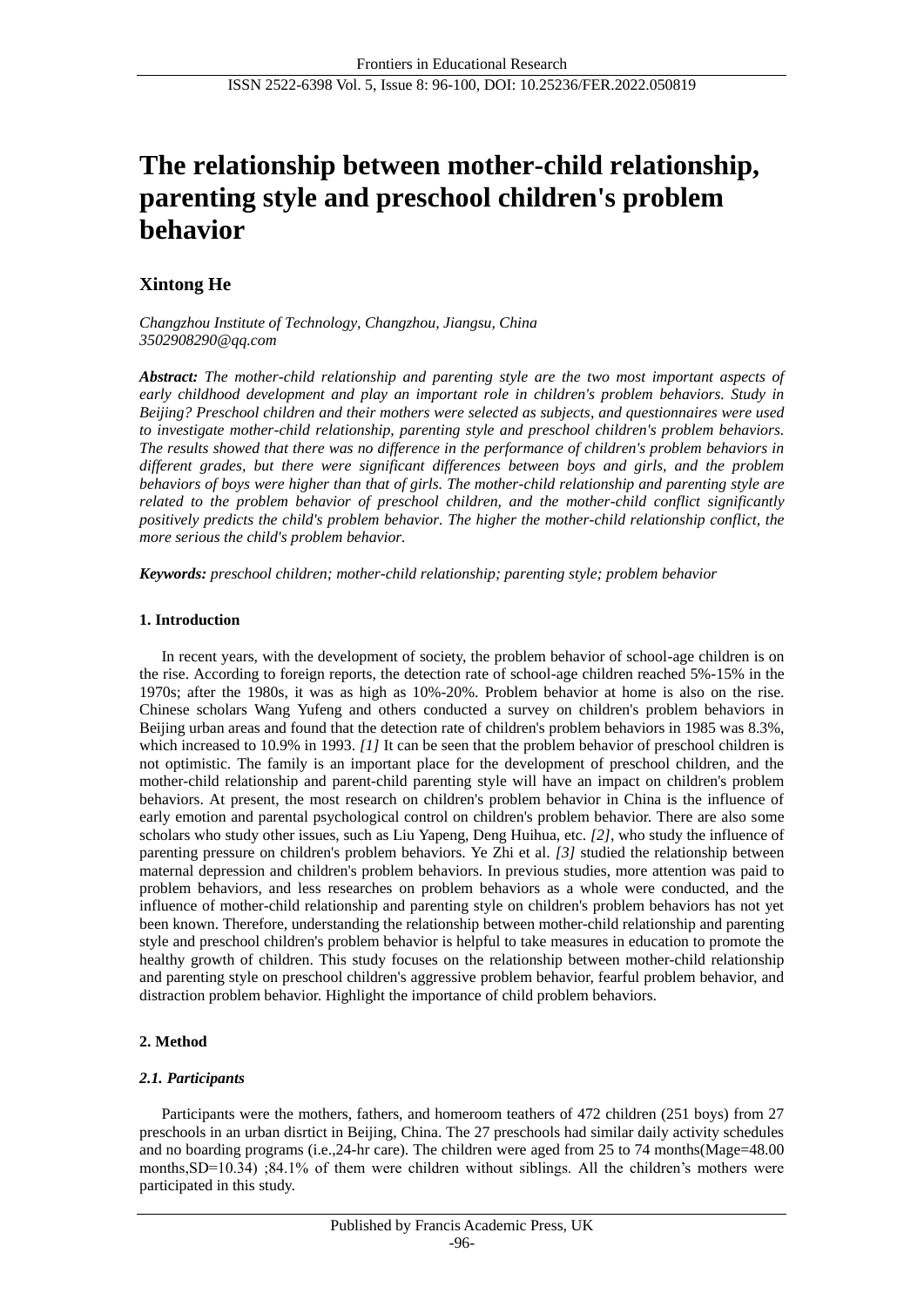# *2.2. Measures*

# *2.2.1. Parent-child Relationships*

Mothers and fathers independently rated their relationships with their child using the Chinese version of Child-Parent Relantionship Scale(CPRS;Pianta,1992)*[4]*, which was modified by Chinese researchers and has demonstrated high reliability and validity (X.Zhang & Chen,2020). Thus, this study used the Closeness (9 items) and Conflict (12 items) subscales.The Closeness subscale accesses the parent's feelings of warmth and open communication toward his or her child (e.g., I share an affectionate, warm relationship with my child). The Conflict subscale assesses the parent's feelings of negativity and conflict toward the child (e.g., My child and I always seem to be stuggling with each other). Mothers and fathers rated their relationship with their child during the previous 3 months on the Closeness subscale indicated a closer parent-child relationship. Cronbath's a coefficients were, respectively, 0.73 and 0.80 for the mothers' and fathers' reported closeness, and 0.79 and 0.81 for the mothers' and fathers' reported conflict.

# *2.2.2. Parenting style*

The Parenting Behavior Questionnaire (PBQ) is an effective tool for measuring the parenting style of parents, and has been widely used in Chinese subjects and has shown good reliability and validity (Chen, 2002; Chen et al., 2000). The tool includes the authoritative and authoritarian subscales (Robinson et al, 1995), where the authoritative subscale includes three dimensions: (1) Warmth, a total of 7 items (eg, "I encourage my child to talk about his/her troubles" ); (2) Democratic Participation, a total of 4 items (eg, "I allow my children to participate in the formulation of family rules"); (3) Reasoning, 5 items (eg, "My child and I explain why certain rules must be obeyed" ). The authoritarian subscale consists of three dimensions: (1) corporal punishment, 4 items (eg, "When the child is disobedient, I hit him/her"); (2) verbal aggression, 3 items (eg, "I and Children quarrel"); (3) Unreasonable, a total of 2 topics (eg, "I punish my children by depriving them of their rights, with almost no explanation."). The questionnaire was scored on a 5-point scale (from "1-never" to "5-always").

# *2.3. Procedures*

The mothers of the children who participated in the study were organized by the teachers of the children's class to fill in the questionnaires. The content of the questionnaires involved family background information, mother-child relationship, parenting styles, and assessment of children's problem behaviors. Recruitment and data collection procedures were approved by the Beijing Normal University Institutional Review Board.

# *2.4. Data analysis*

Eliminate invalid data and duplicate samples, and use SPSS26.0 program to organize, count and analyze data on preschool children's problem behavior, mother-child relationship, and family parenting style.

# **3. Results**

The result analysis of this study consists of the following three parts: (1) Descriptive statistical analysis: analysis of preschool children's gender, grade, and children's hostile-aggressive problem behavior, anxiety-phobic problem behavior, hyperactivity-distraction problem behavior The mean and standard deviation were used for statistics; (2) Correlation analysis: The correlation between variables was analyzed to reveal the pairwise correlation between the mother-child relationship and parenting style and the variables of preschool children's problem behavior; (3) Multi-layered Regression analysis: To examine the predictive effects of mother-child relationship and parenting style on children's problem behaviors.

#### *3.1. Problem behavior of children in different grades and genders*

Two-way analysis of variance was used to study the influence of grade and gender on children's problem behaviors. It can be seen from Table 1 that gender showed significant  $(F=19.455, p<0.05)$ , indicating that the main effect exists, and children of different genders There are differences in problem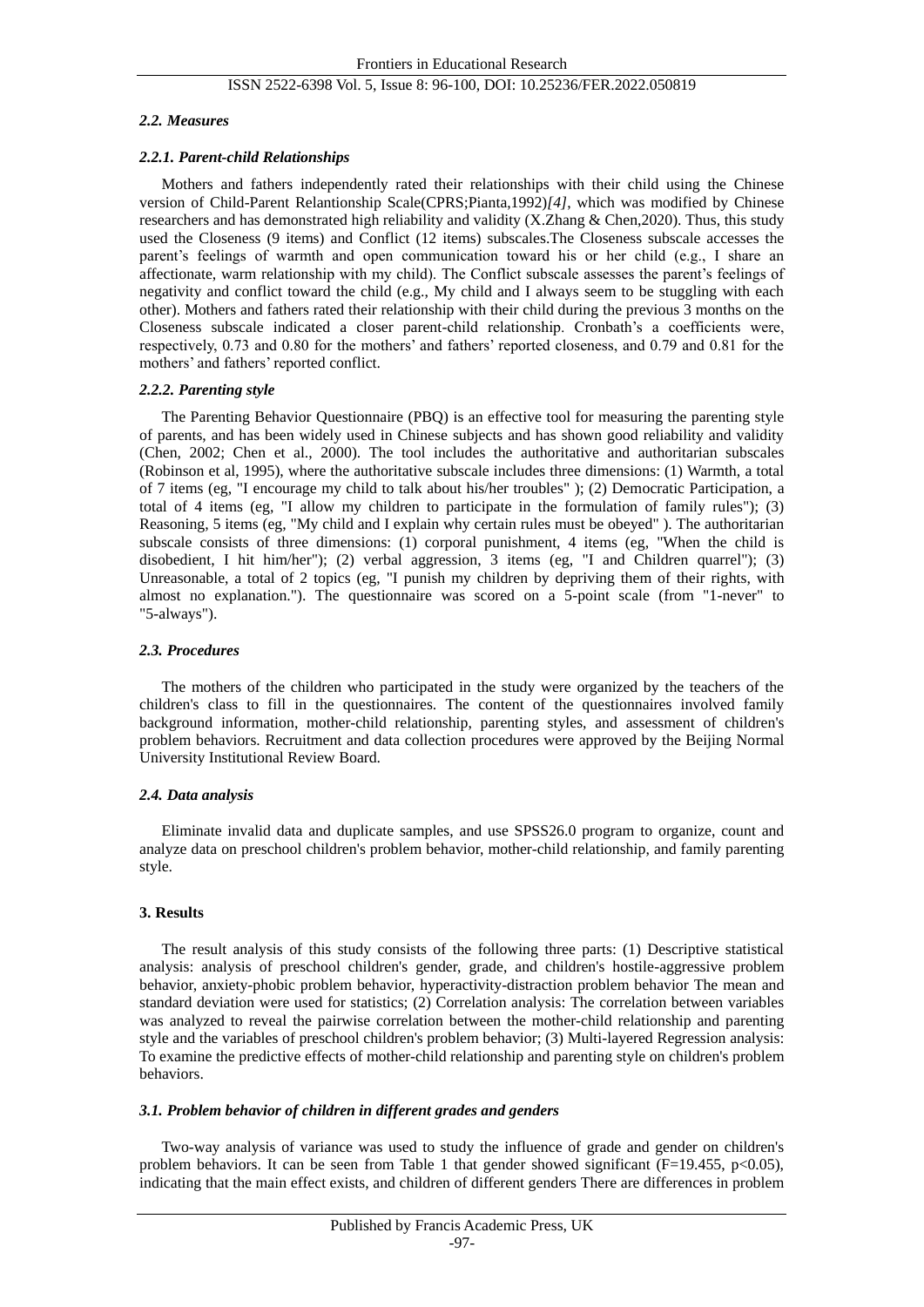behavior. Grade did not show significant  $(F=0.364, p=0.695>0.05)$ , indicating that grade does not have a differential relationship with children's problem sexual behavior. The interaction term of grade and gender was not significant  $(F=0.914, p=0.402>0.05)$ .

|              | sum of square | df | mean square | F      |            |
|--------------|---------------|----|-------------|--------|------------|
| Gender       | .314          |    | .314        | 19.455 | $0.000***$ |
| Grade        | 0.049         |    | 0.025       | 0.364  | 0.695      |
| Gender*Grade | ).123         |    | 0.062       | 0.914  | 0.402      |
|              |               |    |             |        |            |

*Table 1: ANOVA test of gender and grade effects on preschool children's problem behaviors*

The independent sample test was used to further investigate the differences in problem behaviors of children of different genders. The comparison of gender differences in problem behaviors of preschool children is shown in Table 2. The independent sample t-test results found that there is a significant gender difference in the aggressive problem behavior of preschool children, t (467.769) = 5.678, p =  $0.000 < 0.01$ , the specific comparison shows that the average value of boys  $(0.4972)$  is significantly higher than that of girls. Average (0.3455). There was no significant gender difference in fearful problem behavior, t(468)=1.776, p=0.76>0.05. There are gender differences in distraction problem behavior, t (469) = 2.576,  $p = 0.010 < 0.05$ . The specific difference shows that the average of boys (0.9100) is significantly higher than the average of girls (0.8114).

*Table 2: Comparison of gender differences in preschool children's problem behaviors*

|                      |                 | р          |            |
|----------------------|-----------------|------------|------------|
| <i>boy</i> $(n=251)$ | girl $(n=220)$  |            |            |
| $0.498 + 0.316$      | $0.346 + 0.263$ | 5.678      | $0.000***$ |
| $0.479 - 0.283$      | $0.432 + 0.298$ | 1.776      | 0.076      |
| $0.910 + 0.426$      | $0.811 + 0.402$ | 2.576      | $0.010*$   |
|                      |                 | $M \pm SD$ |            |

*3.2. Correlation analysis of mother-child relationship, parenting style and behavior of preschool children*

*Table 3: The relationship between mother-child relationship, parenting style and problem behavior*

|                                                                                                                                                                                    | 1         | $2^{\circ}$                                       | 3 | $\overline{4}$ | 5                                                               | 6                                                                                                                                                    | 7 | 8 | 9 | 10 | 11 | 12 |
|------------------------------------------------------------------------------------------------------------------------------------------------------------------------------------|-----------|---------------------------------------------------|---|----------------|-----------------------------------------------------------------|------------------------------------------------------------------------------------------------------------------------------------------------------|---|---|---|----|----|----|
| 1. Hostility                                                                                                                                                                       |           |                                                   |   |                |                                                                 |                                                                                                                                                      |   |   |   |    |    |    |
| 2. Anxiety                                                                                                                                                                         | $0.58***$ |                                                   |   |                |                                                                 |                                                                                                                                                      |   |   |   |    |    |    |
| 3. Hyperactivity $0.50^{**}$ 0.43 <sup>**</sup>                                                                                                                                    |           |                                                   |   |                |                                                                 |                                                                                                                                                      |   |   |   |    |    |    |
| 4. mother-child<br>intimacy                                                                                                                                                        |           | $-0.26^{**}$ $-.19^{**}$ $-.16^{**}$              |   |                |                                                                 |                                                                                                                                                      |   |   |   |    |    |    |
| 5. mother-son<br>conflict                                                                                                                                                          |           | $0.39^{**}$ $0.39^{**}$ $0.30^{**}$ - $0.18^{**}$ |   |                |                                                                 |                                                                                                                                                      |   |   |   |    |    |    |
| 6. Authority -<br>Warmth                                                                                                                                                           |           |                                                   |   |                | $-0.19^{**}$ - $0.16^{**}$ - $0.12^*$ $0.55^{**}$ - $0.22^{**}$ |                                                                                                                                                      |   |   |   |    |    |    |
| 7.Authority-reas -0.17** -0.09 -0.07 0.42* -0.10* 0.64**<br>oning                                                                                                                  |           |                                                   |   |                |                                                                 |                                                                                                                                                      |   |   |   |    |    |    |
| 8.Authority-De $-0.23^{**}$ -0.16 <sup>**</sup> -0.17 <sup>**</sup> 0.45 <sup>**</sup> -0.15 <sup>**</sup> 0.63 <sup>**</sup> 0.62 <sup>**</sup><br>mocracy                        |           |                                                   |   |                |                                                                 |                                                                                                                                                      |   |   |   |    |    |    |
| 9.Authoritative- $-0.30^{**}$ -0.25 <sup>**</sup> -0.24 <sup>**</sup> 0.45 <sup>**</sup> -0.28 <sup>**</sup> 0.59 <sup>**</sup> 0.66 <sup>**</sup> 0.60 <sup>**</sup><br>easygoing |           |                                                   |   |                |                                                                 |                                                                                                                                                      |   |   |   |    |    |    |
| 10.Despotism-c $0.23^{**}$ $0.25^{**}$ $0.17^{**}$ -0.00 $0.41^{**}$ 0.03 0.07 -0.04 -0.14**<br>ommand                                                                             |           |                                                   |   |                |                                                                 |                                                                                                                                                      |   |   |   |    |    |    |
| 11. Autocracy -<br>Corporal<br>Punishment                                                                                                                                          |           |                                                   |   |                |                                                                 | $0.32^{**}$ $0.25^{**}$ $0.24^{**}$ $-0.11^*$ $0.39^{**}$ $-0.20^{**}$ $-0.18^{**}$ $-0.23^{**}$ $-0.31^{**}$ $0.58^{**}$                            |   |   |   |    |    |    |
| 12. Autocracy-u<br>nreasonable                                                                                                                                                     |           |                                                   |   |                |                                                                 | $0.23^{**}$ $0.28^{**}$ $0.18^{**}$ $-0.08$ $0.48^{**}$ $-0.13^{**}$ $-0.05$ $-0.10^{*}$ $-0.17^{**}$ $0.58^{**}$ $0.51^{**}$                        |   |   |   |    |    |    |
| 13. Autocracy -<br>Verbal Attack                                                                                                                                                   |           |                                                   |   |                |                                                                 | $0.32^{**}$ $0.26^{**}$ $0.26^{**}$ $-0.14^{**}$ $0.44^{**}$ $-0.16^{**}$ $-0.21^{**}$ $-0.17^{**}$ $-0.41^{**}$ $0.54^{**}$ $0.56^{**}$ $0.48^{**}$ |   |   |   |    |    |    |

Pearson correlation was used to examine the relationship between mother-child relationship and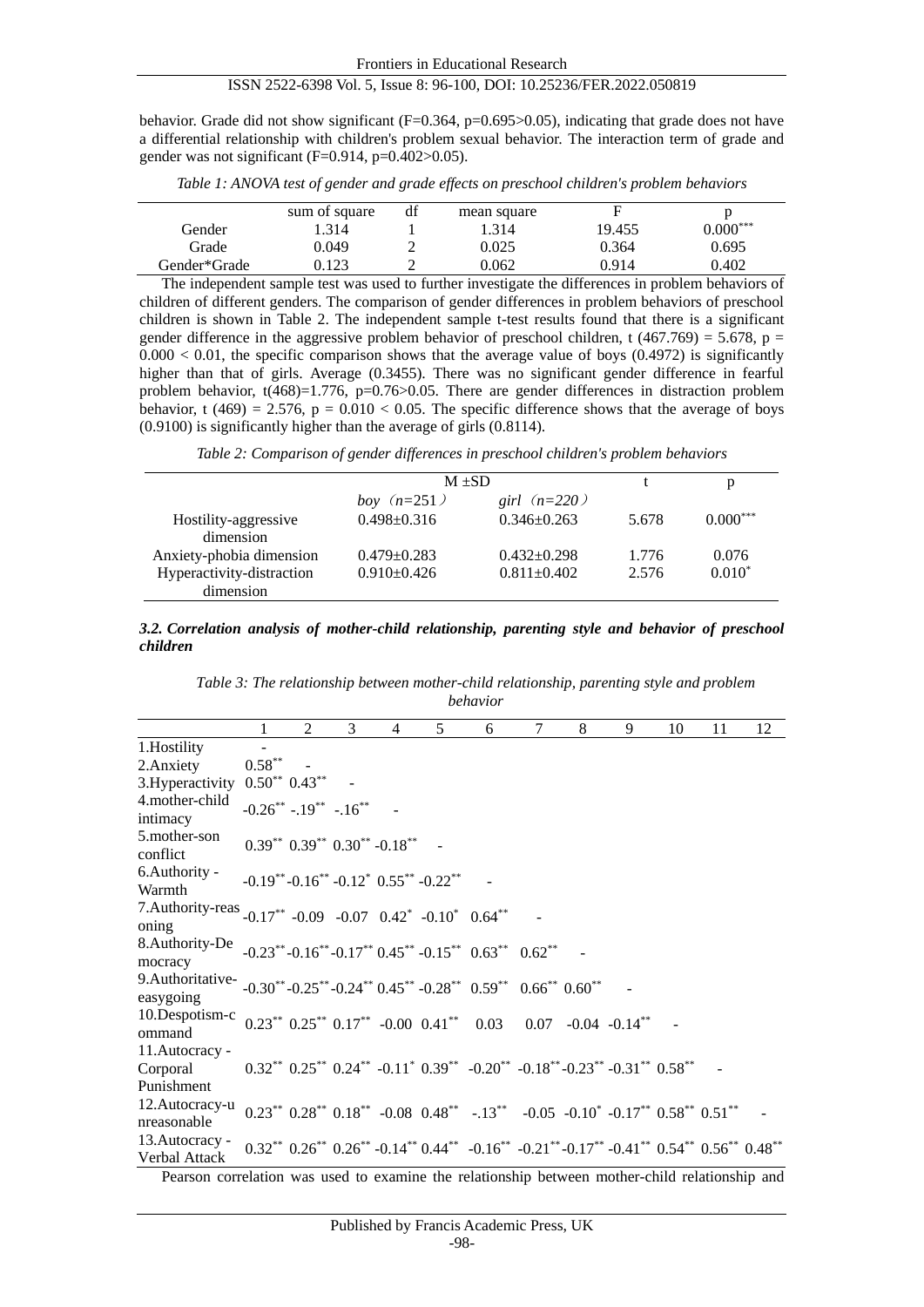parenting style and preschool children's problem behaviors. The relevant results are shown in Table 4. In the mother-child relationship, the close parent-child relationship was significantly negatively correlated with the problem behaviors of preschool children. The closer the mother-child relationship, the less conflict between them. Conflict parent-child relationship was significantly positively correlated with preschool problem behaviors, and the more rigid the mother-child relationship, the more conflict between them. Intimate parent-child relationship is significantly positively correlated with authoritative parenting style. Conflict parent-child relationship was significantly negatively correlated with authoritative parenting style, and significantly positively correlated with authoritarian parenting style.

Among the parenting styles, aggressive problem behaviors were significantly negatively correlated with authoritative parenting styles, indicating that the more authoritative the parenting style, the more aggressive problem behaviors in children. The authoritarian family parenting style has a significant positive correlation with children's problem behaviors, indicating that the more authoritarian family parenting style, the more children's problem behaviors.

#### *3.3. Regression analysis of mither-child relationship, parenting style and preschool children's problem behavior*

|                                    | Model1          |                  |                                        |       | Model <sub>2</sub> |                   |                  | Model <sub>3</sub> |                  |                  |                  |       |
|------------------------------------|-----------------|------------------|----------------------------------------|-------|--------------------|-------------------|------------------|--------------------|------------------|------------------|------------------|-------|
|                                    |                 | T                | $\boldsymbol{n}$                       | $R^2$ |                    | T                 | $\boldsymbol{p}$ | $R^2$              |                  | T                | $\boldsymbol{D}$ | $R^2$ |
| Gender <sup>a</sup>                |                 |                  | $-0.127 -5.234 \overline{0.000}^{***}$ |       |                    | $-0.031 - 1.264$  | 0.207            |                    |                  | $-0.072 - 1.988$ | $0.047*$         |       |
| Grade                              | $-0.013$        | $-0.902$         | 0.368                                  |       |                    | $-0.042 -2.812$   | 0.005            |                    |                  | $-0.009 - 0.396$ | 0.693            | 0.163 |
| Mother-child intimacy -0.087       |                 | $-2.64$          | $0.009***$                             |       |                    | $-0.042 - 1.274$  | 0.203            |                    |                  | $-0.064 - 1.306$ | 0.192            |       |
| Mother-son conflict $0.155$        |                 | 5.747            | $0.000***$                             |       | 0.147              | 5.42              | $0.000***$       |                    |                  | 0.156 3.894      | $0.000***$       |       |
| Authority - Warmth 0.053           |                 | 0.066            | 0.948                                  |       |                    | $-0.753 - 0.929$  | 0.353            |                    | $-1.779$         | $-1.48$          | 0.139            |       |
| Authority-reasoning 0.025          |                 | 0.031            | 0.975                                  |       |                    | $-0.711 - 0.878$  | 0.38             |                    |                  | $-1.721 - 1.433$ | 0.153            |       |
| Authority-Democracy -0.036 -0.078  |                 |                  | 0.938                                  |       |                    | $-0.459 - 1.002$  | 0.317            | 0.216              | $-1.113 - 1.64$  |                  | 0.102            |       |
| Authoritative -<br>easygoing       | $-0.062 -0.135$ |                  | 0.893                                  |       |                    | $-0.537 -1.152$   | 0.25             |                    |                  | $-1.193 - 1.726$ | 0.085            |       |
| Despotism-command -0.011 -0.025    |                 |                  | 0.98                                   | 0.280 |                    | $-0.191 - 0.413$  | 0.68             |                    | $-0.292 - 0.427$ |                  | 0.67             |       |
| Autocracy - Corporal<br>Punishment | 0.05            | 0.11             | 0.912                                  |       |                    | $-0.201 - 0.442$  | 0.658            |                    | $-0.19$          | $-0.282$         | 0.778            |       |
| Autocracy -<br>unreasonable        |                 | $-0.036 - 0.052$ | 0.959                                  |       |                    | $-0.294$ $-0.427$ | 0.67             |                    |                  | $-0.392 -0.383$  | 0.702            |       |
| Autocracy - Verbal<br>Attack       | 0.021           | 0.045            | 0.964                                  |       | $-0.221$           | $-0.478$          | 0.633            |                    |                  | $-0.195 - 0.285$ | 0.776            |       |

*Table 4: Regression analysis of mother-child relationship, parenting style and preschool children's problem behavior*

Note: a 1=boy, 2=girl; \* means  $p < 0.05$ , \*\* means  $p < 0.01$ ; \*\*\* means  $p < 0.001$ 

Regression analysis was used to investigate the predictive effect of mother-child relationship and parenting style on children's anxiety. After controlling for children's gender and grade, linear regression analysis was conducted with mother-child relationship and parenting style as independent variables and preschool children's problem behavior as dependent variables. Model 1 examines the predictive effect on children's aggressive problem behavior, Model 2 examines the predictive effect on children's fearful problem behavior, and Model 3 examines the predictive effect on children's distraction problem behavior. After controlling for the gender and grade of the children, the regression analysis results are shown in Table 4. The results of Model1 show that the R-square value of the model is 0.280, which means that the mother-child relationship and parenting style can explain 28% of the changes in children's aggressive problem behavior. The regression coefficient of mother-child conflict is 0.155  $(t=5.747, p=0.000<0.01)$ , which means that mother-child conflict can significantly and positively predict children's aggressive problem behaviors. The results of Model2 show that the R-square value of the model is 0.216, which means that the mother-child relationship and parenting style can explain 21.6% of the changes in children's fearful problem behaviors. The regression coefficient of mother-child conflict is 0.147 (t=5.742, p=0.000 $<0.01$ ), which means that mother-child conflict can significantly and positively predict children's fearful problem behaviors. The results of Model3 show that the R-square value of the model is 0.163, which means that the mother-child relationship and parenting style can explain 16.3% of the changes in children's attention-distracting behavior. The regression coefficient of mother-child conflict is  $0.156$  (t=3.894, p=0.000 <0.01), which means that mother-child conflict can significantly and positively predict children's distraction problem behaviors. To sum up, mother-child conflict can significantly and positively predict children's problem behavior, indicating that the more conflict between mother and child, the more serious children's problem behavior.